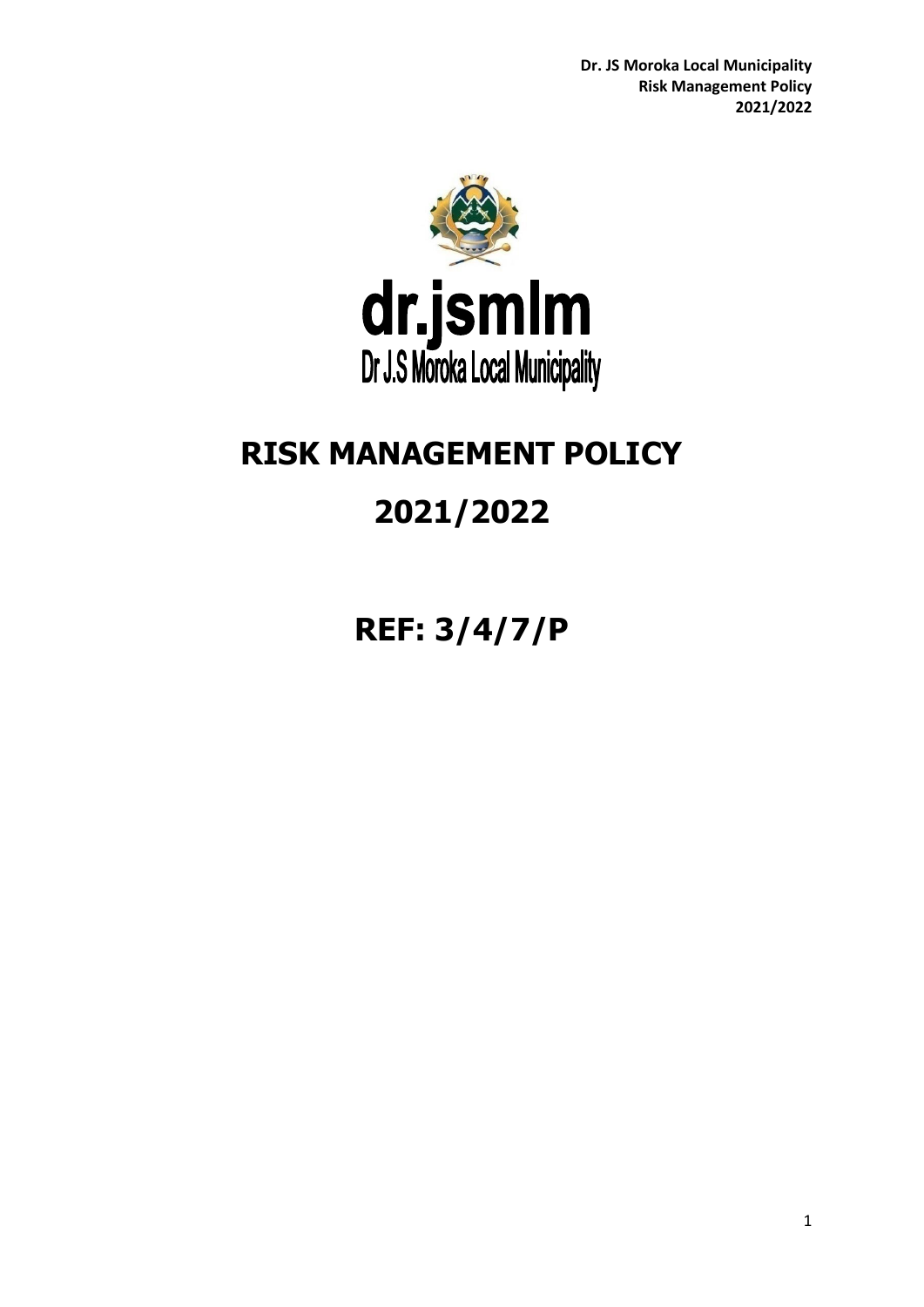#### **PAGE**

| 1.  |                                                       |  |
|-----|-------------------------------------------------------|--|
| 2.  | LEGAL MANDATE, GUIDING FRAMEWORKS AND BEST PRACTICES3 |  |
| 3.  | ABBREVIATIONS AND DEFINITIONS OF GENERAL TERMS3       |  |
| 4.  |                                                       |  |
| 5.  |                                                       |  |
| 6.  |                                                       |  |
| 7.  | DEFINITION OF RISK AND RISK MANAGEMENT AND OTHER      |  |
|     |                                                       |  |
| 8.  | RISK PROFILE, RISK TOLERANCE AND RISK APPETITE6-7     |  |
| 9.  |                                                       |  |
| 10. |                                                       |  |
|     |                                                       |  |
|     |                                                       |  |
|     |                                                       |  |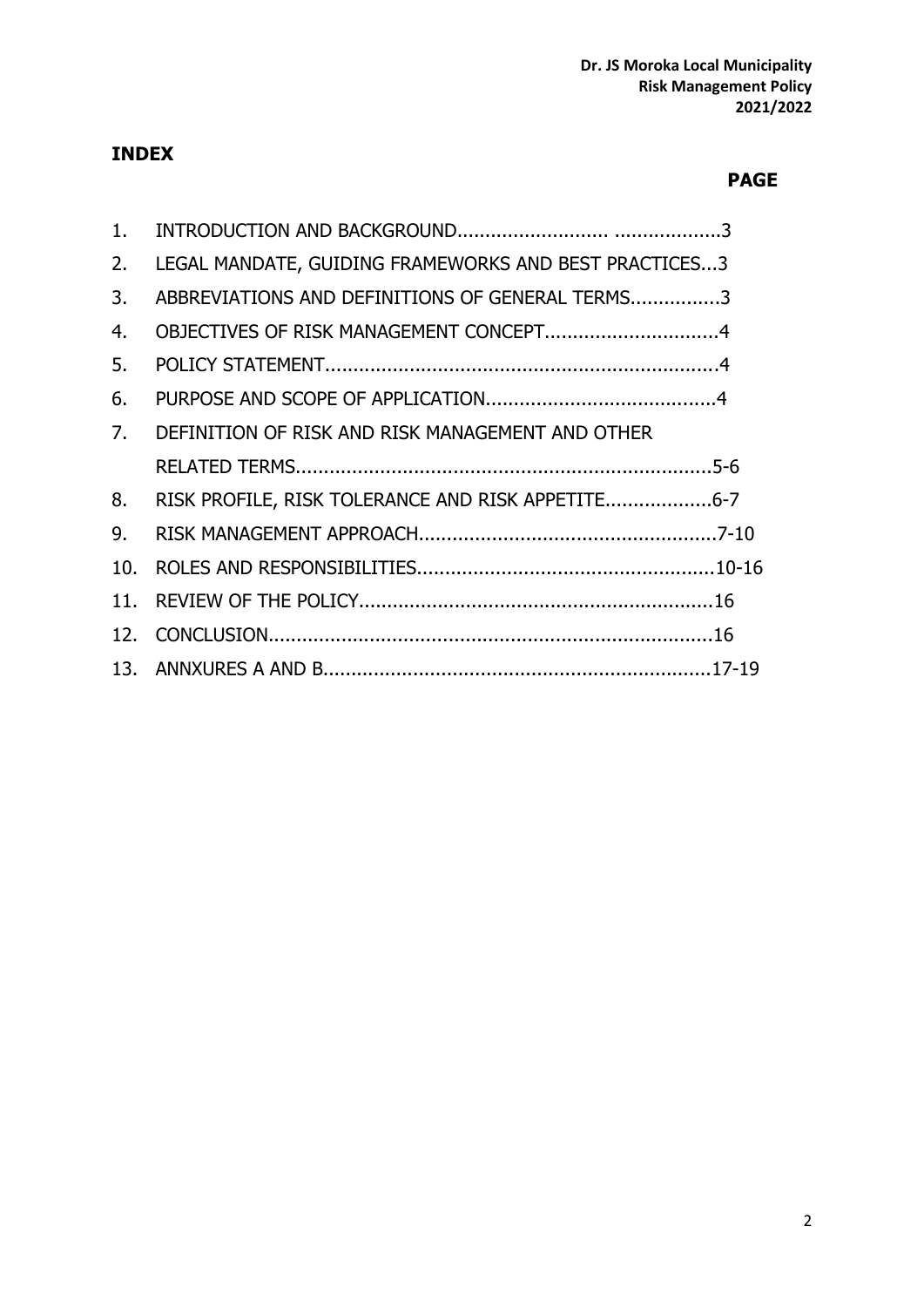# **1. Introduction and background**

- **1.1**The risk management concept in the Public Sector is founded on the principles of "*Batho Pele"*.The "*Batho Pele"* principles link directly with section 195 of the Constitution of the Republic of South Africa Act 108 of 1996, both of which are aimed at improving performance on service delivery.
- **1.2** Fundamental to "Batho Pele" principles and the aforesaid section of Constitution of the Republic of South Africa is that they are based on the values of efficient, effective and economical utilisation of resources, all of which relates to the importance of competent human resource to ensure that Dr. JS Moroka Local Municipality is having a prudent approach to risk management.

# **2. Legal mandate, guiding frameworks and best practices**

- Section 195 of the Constitution of the Republic of South Africa Act 108 of 1996
- Sections 62 (1) (c) (i) and 95 (c) (i) of the MFMA
- Section 55 of the MSA
- Public Sector Risk Management Framework
- Mpumalanga Provincial Risk Management Methodology
- Batho Pele Principles as per the White Paper of 1997 on the Transformation of Service Delivery
- COSO Framework

# **3. Abbreviations and definitions of general terms**

In this policy unless otherwise indicated or stated the following terms and abbreviations have the meanings assigned to them as follows.

- **3.1** "**MFMA**" shall mean Municipal Finance Management Act 56 of 2003.
- **3.2 "MSA"** shall mean Municipal Systems Act 32 of 2000.
- **3.3** "**RMC**" shall mean the Risk Management Committee.
- **3.4** "**CRO**" shall mean the Chief Risk Officer.
- **3.5** "**Accounting Officer**" shall mean the Municipal Manager.
- **3.6**"**Municipality**" or**"dr.jsmlm"**shall mean Dr. JS Moroka Local Municipality.
- **3.7"Accounting Authority**" shall mean Council.
- **3.8 "COSO Framework"** refers to the framework by Committee of Sponsoring Organisations of the Treadway Commission.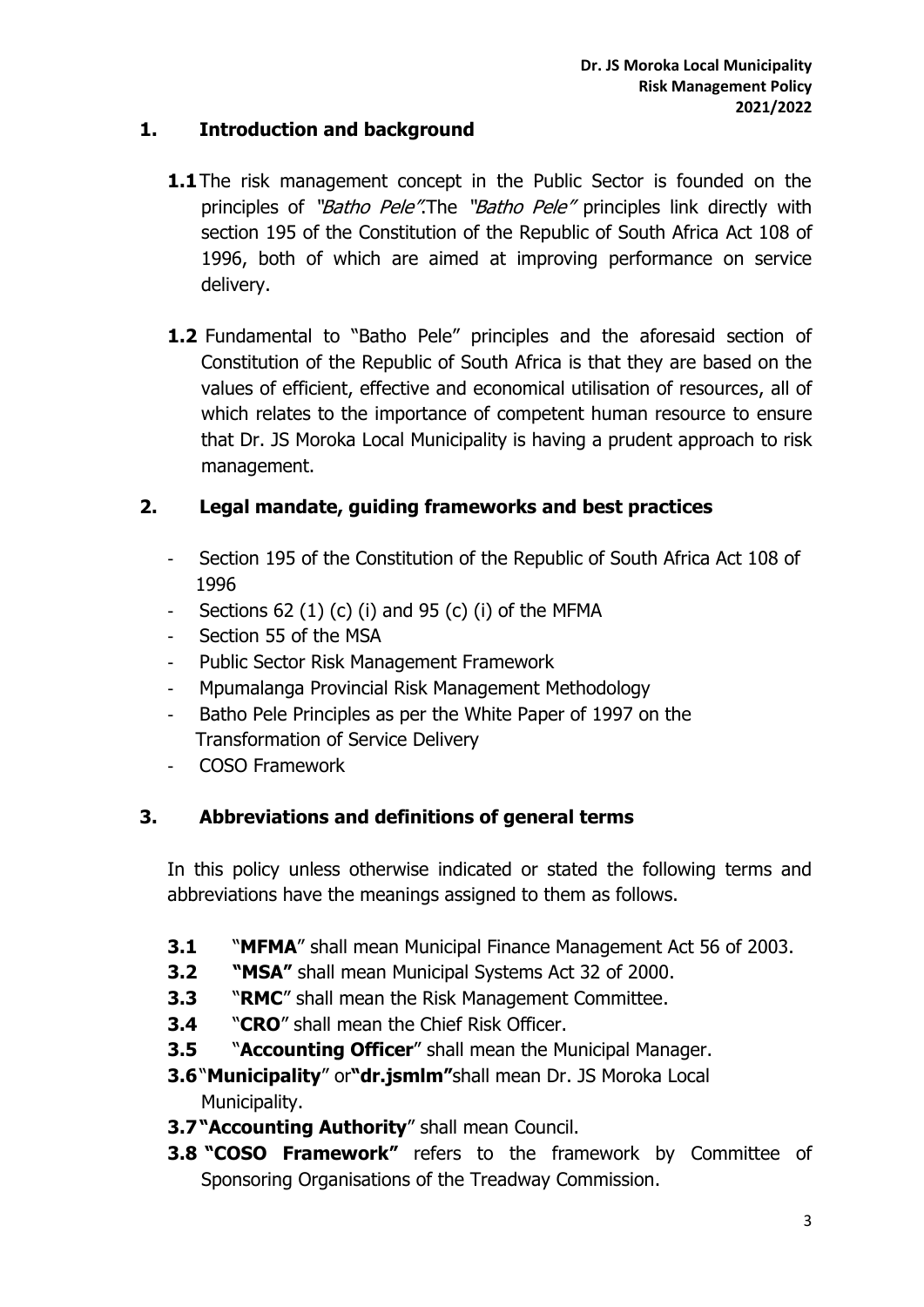#### **4. Objectives of Risk Management Concept**

- **4.1**Embed the culture of risk awareness and management thereof throughout the Municipality.
- **4.2**Safeguard Dr. JS Moroka Local Municipality's resources by ensuring that there is efficient, reliable and cost-effective delivery of services and optimal utilisation of resources.
- **4.3**Support the effective functioning of core business processes andallow more reliable decision making.
- **4.4**Allow appropriate and timely responses to abnormal operating circumstances and conditions.
- **4.5**And to protect the interests of all stakeholders who belong to Dr. JS Moroka Local Municipality.

# **5. Policy statement**

- **5.1**Dr.JS Moroka Local Municipality is committed and determined to adequately manage risks in a proper, proactive, on-going and positive manner.
- **5.2**The aforesaid scenario will be made possible by providing a framework for the effective identification, evaluation, management and reporting lines of Municipality's risks, and by inculcating the culture of corporate governance, excellence, creativity, team work and adaption to changes in the discipline of risk management.

#### **6. Purpose and scope of application**

- **6.1** The purpose of this policy is to outline the Municipality's position and approach to risk management. This is done by clearly defining the basis for risk management framework and the manner in which to identify and address potential risks, and the role to be played by different role players.
- **6.2**To ensure that there is an understanding of risk management framework. Therefore this policy applies to the institution as a whole.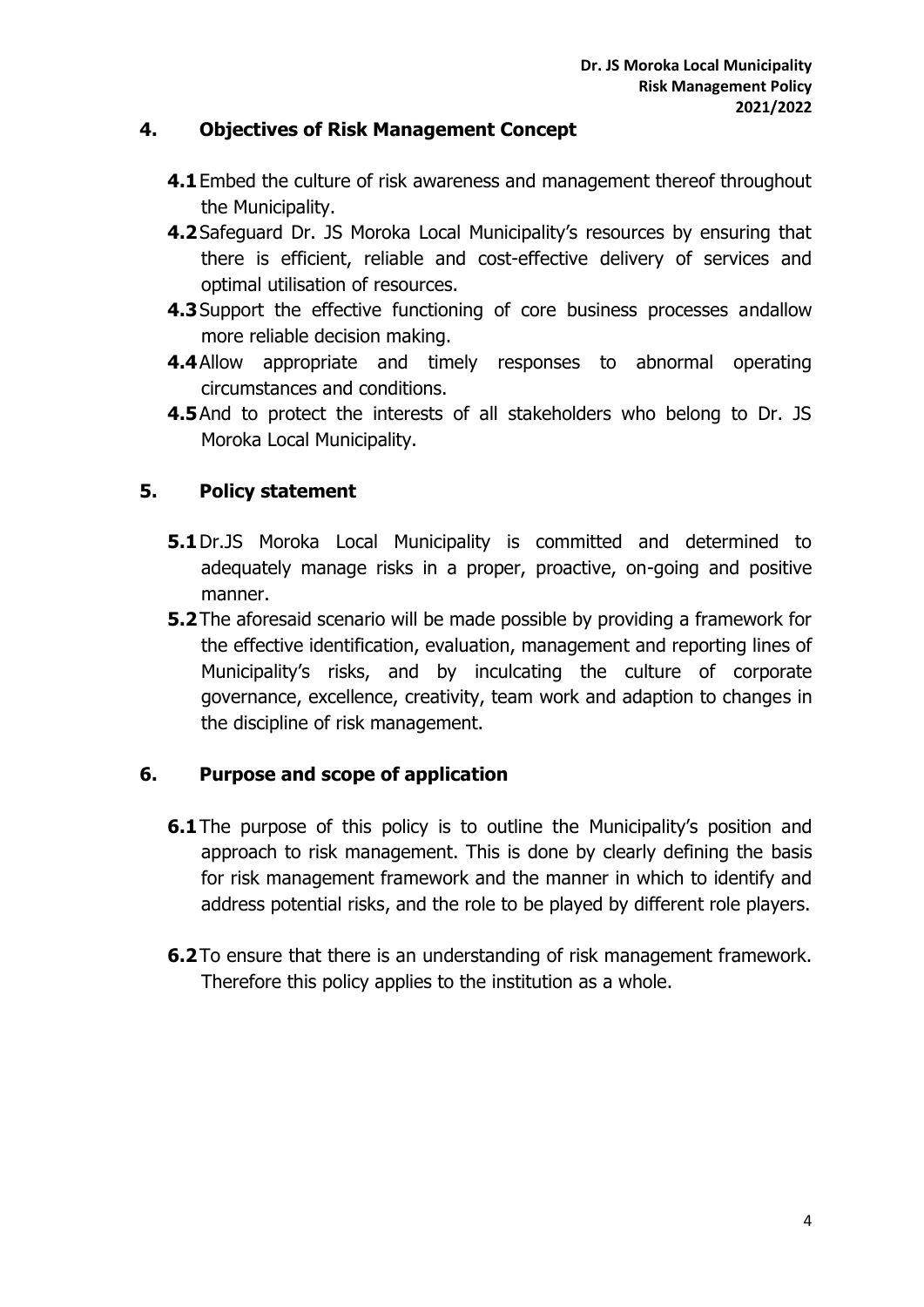#### **7. Definition of Risk and Risk Management and other related terms**

## **7.1Risk**

The uncertainty of an event occurring that could have an impact on the achievement of objectives. Risk is measured in terms of impact and likelihood.

#### **7.2Risk Management**

It is a systematic process which is applied to identify, evaluate and address risks on a continuous basis before such risks can impact negatively on the service delivery capacity of the Municipality, and that monitoring is key to the process itself because it is aimed at checking the progress in carrying out mitigating strategies to reduce the magnitude of risks. It forms part of management's core responsibilities and is an integral part of internal processes of the Municipality.

#### **7.3Control**

This is the deliberate action taken to eliminate or minimise risk.

# **7.4Impact**

This is the effect (consequence) of the risk.

# **7.5Inherent risk**

This is the intrinsic (natural) risk, which in concise is referred to as the level of risk before any controls are put in place.

# **7.6Likelihood**

This is the probability used to measure a potential risk that could occur in the Municipality.

# **7.7Total residual risk**

This is the risk that remains after all possible mitigations (controls) have been implemented. The calculation of total residual risk equals to residual impact multiply by residual likelihood (RI X RL= TRR).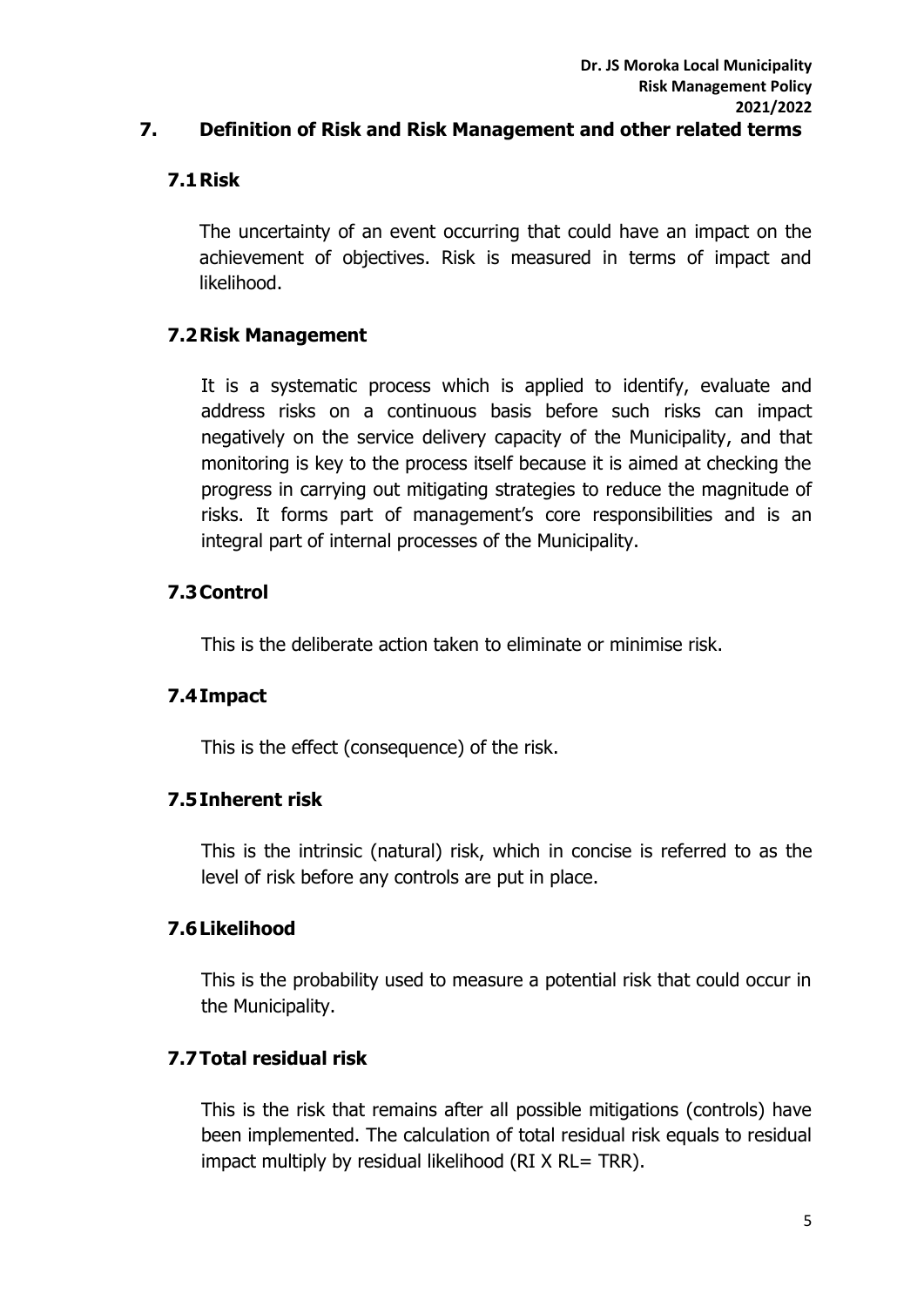#### **7.8Risk assessment**

This is the process of identifying and evaluating the seriousness of risks by assessing their likelihood and impact.

## **7.9Risk ranking**

This is the process of prioritising risks in terms of their importance.

#### **7.10Risk register**

It is a template containing in it all relevant information of the identified risks such as: key performance areas of the Municipality, risk number, description of risk and etcetera. **See Annexure B** for more information.

# **7.11Risk evaluation template or register for updating risks**

It is a template utilised to monitor progress made on identified risks. It is important that this tool should be accompanied by portfolio of evidence as a basis of providing reasonable assurance that indeed progress is made with regard to identified risks.

#### **7.12Risk response**

This is the specific course of action to reduce the likelihood or impact of a risk, such as risk avoidance, risk transfer, risks treatment (retention), risk acceptance and risk exploitation.

# **8. Risk profile, risk appetite and risk tolerance**

- **8.1** Risk profile refers to unique characteristics of risks in the Municipality.
- **8.2**It is imperative on the Municipality to understand the ways and means of profiling risks and these are the areas to be looked at for effective profiling of risks:
	- 8.2.1 a risk should be briefly described;
	- 8.2.2 determine the contributing factors to the risk;
	- 8.2.3 rating of risks in terms of likelihood and impact before consideration of current controls (in its inherent nature);
	- 8.2.4 consideration of current controls;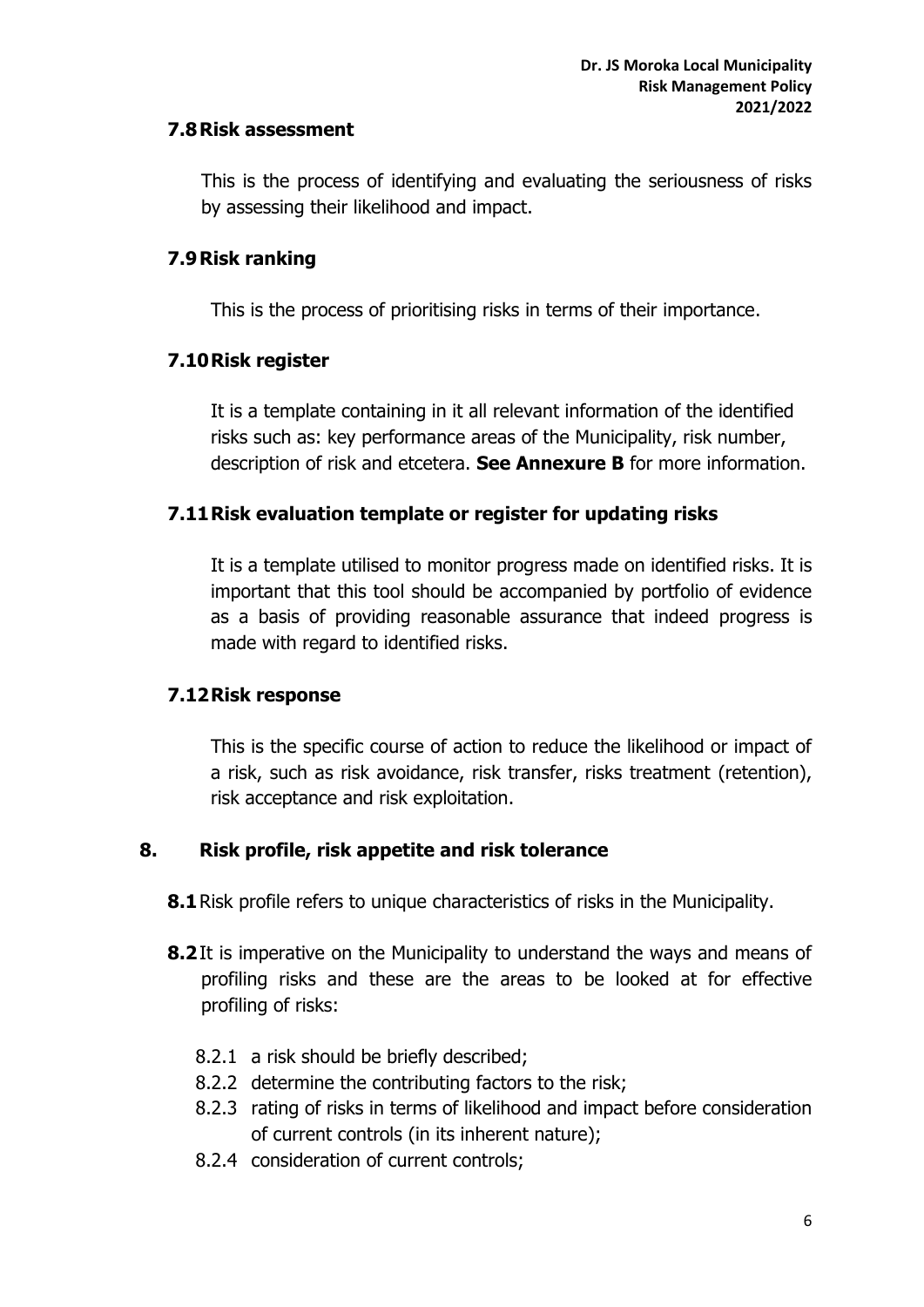- 8.2.5 quidelines on the rating of perceived control effectiveness:
- 8.2.6 rating of risks after consideration of current controls (residual risk rating); and
- 8.2.7 to provide a list of mitigating plans of risks with timelines and risk owners and the frequency of reporting to the Risk Management Committee.
- **8.3**Risk tolerance refers to the level of risk exposure that is acceptable. When a certain level of risk is tolerable a conscious decision is made not to control that portion of risk. This will mean that anything above the tolerance level will have to receive urgent action by management, hence it may result to negative outcomes and as a result unable the Municipality to achieve its set objectives.
- **8.4**Risk appetite refers to types of risks that an organisation is required to take in order to maximise service delivery capacity. It looks into new sources of funding, sustainability of results and delivery of large projects. It can also be defined in terms of risk bearing capacity which consists of cost to capital, revenue and expenditure.

# **9. Risk Management approach**

- **9.1**Risk identification process is one of the important aspects in Risk Management approach, but central to a successful risk identification process is a well-defined *control environment* and *objective setting*.
- **9.2** The two terms namely, control environment and objective setting are important, because the former is the basis or a foundation for Risk Management, and that it consists in it, the culture, image, discipline and ethics which will then influence the manner in which objectives and strategies are established. This is about the image that the Municipality need to uphold to both internal and external stakeholders.
- **9.3**Risk Management as a management tool with which management measureswhether the institutionis still in line with the set objectives, and that Risk Management should be part of the planning process during the strategic planning sessions of the Municipality.
- **9.4**Risk Management function represented by the Chief Risk Officer and the entire management team, should be able to advice during inception of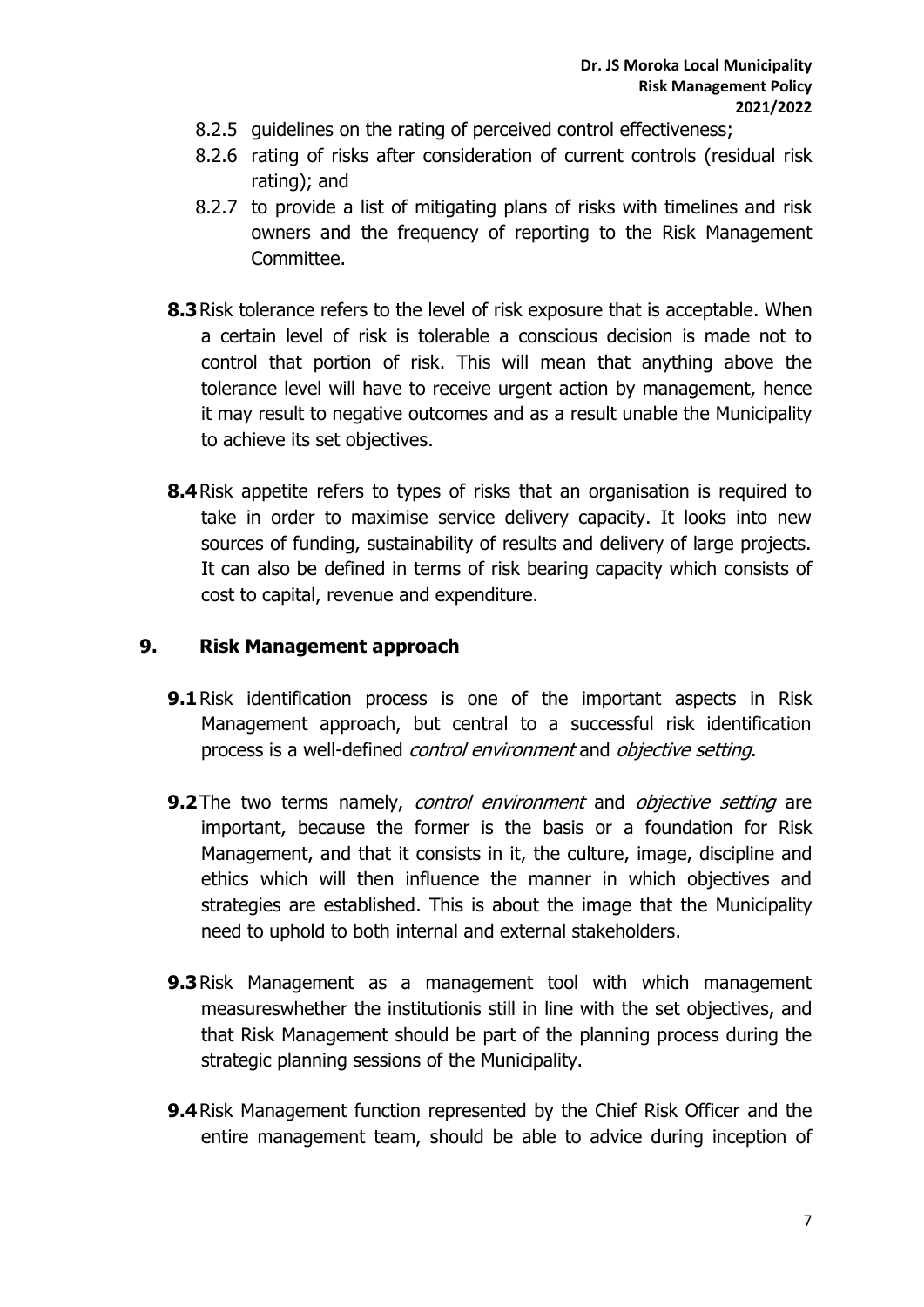strategic objectives of the Municipality with regard to risks that will be associated with the strategic objectives.

- **9.5Risk Identification** is a critical area of risk management as mentioned in paragraph 9.1, because it deals with the actual identification of risks for the Municipality both existing, emerging and potential risks that may threaten the achievement of the Municipality's objectives.
- **9.6**The identification of risks should be inclusive of all management team or reasonable number of staff members and relevant stakeholders in order to cover all areas of concern depending on the nature of risks the Municipality is anticipating or faced with. A technique or tool should be developed for effective identification of risks and that as soon as risks are identified should then be well documented or recorded and managed accordingly.
- **9.7**Focus areas of risk identification may be divided into strategic, operational, project and other risk areas depending on the environment within which the Municipality operates. Hereunder are the focus areas:
	- a) **Strategic risks** these are the risks that emanate from the strategic objectives of the entire Municipality. These risks should be reviewed at least once a year in order to consider new and emerging risks. In case there are limitations with regard strategic objectives the Municipality may rely on the category of risks such as compliance /regulatory risks, financial risks, reputational risks and etcetera in line with Public Sector Risk Management Framework.
	- b) **Operational risks** these are the risks that are associated with the Municipality's operations and these are the risks that relates to vulnerabilities introduced by employees, internal processes and systems, regulatory imperatives and external events or factors.
	- c) **Project risks** these are the risks that relates to projects and their identification and assessment should cover; life cycle of those projects; that is long term projects should be reviewed once a year to identify new and emerging risks.
- **9.8Risk assessment or risk measurement** this is the systematic process during which risks should be reviewedeither on quantitative or qualitative basis at least onceon an annual basis. Risks should be assessed on the basis of impact and likelihood.The risks must be updated on quarterly basis, but the top ten strategic risks will be updated on monthly basis.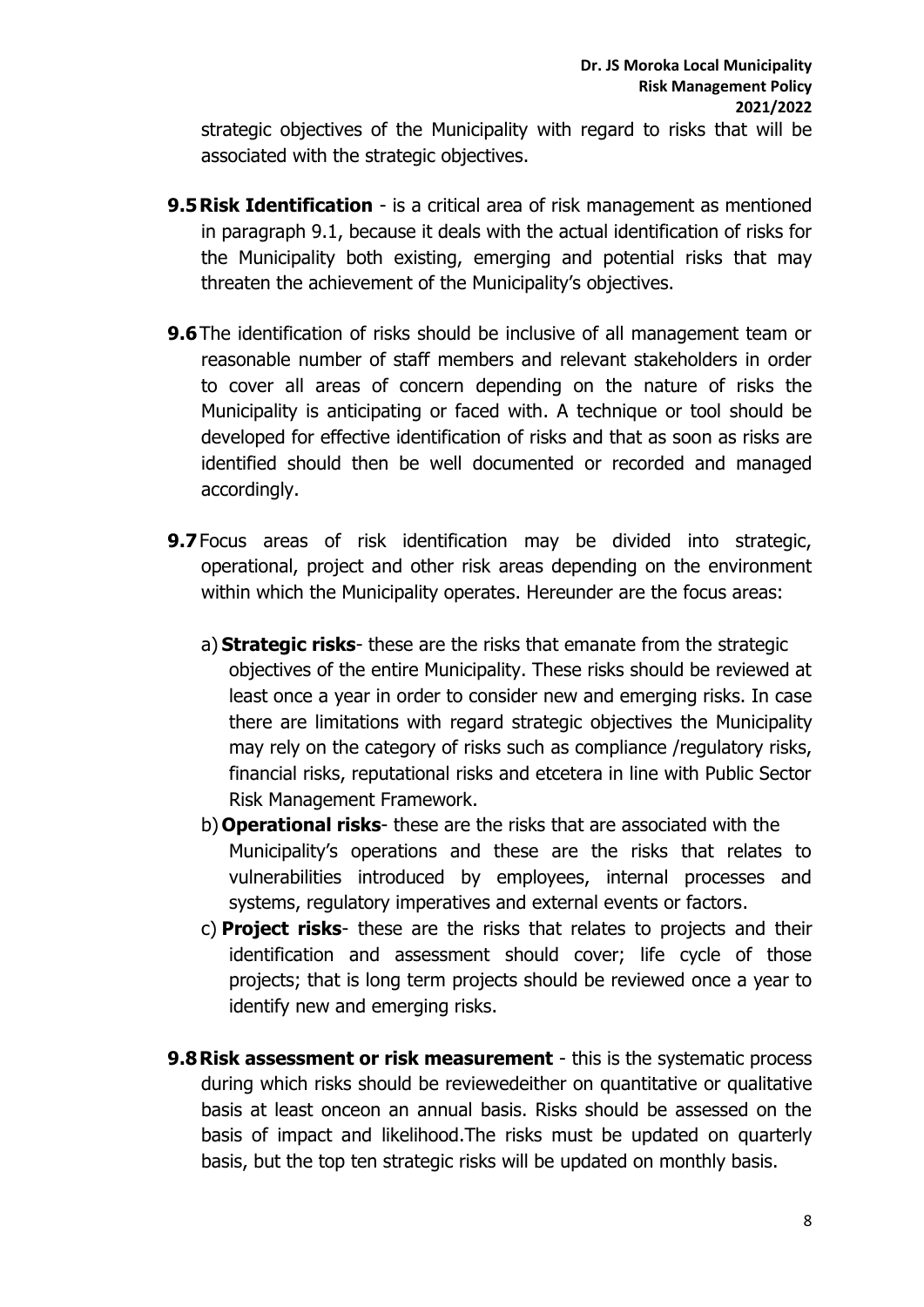**9.9** The following areas should be looked into when evaluating the risks, such as the evaluation of risks in their inherent nature and the evaluation of risks in their residual form, of which the latter is the risk that remains after consideration of perceived controls effectiveness.

#### **9.10Risk response strategies**

It is a process through which the Municipality put in place the risk strategies that are aimed at addressing the risks and the following are risk response strategies that can be applied on the next page:

- 9.10.1 Risk avoidance-is a strategy through which the Municipality may avoid the risk through an alternative approach e.g. instead of electrifying the villages, the Municipality in conjunction with other stakeholder departments and government agencies may opt for the installation of solar panel system.
- 9.10.2 Risk acceptance-this is a condition within which the Municipality given the importance of a particular service delivery imperative is without a choice but to render such a service, but there is a need to deal with such a risk if it is outside the limits as per the tolerance levels.
- 9.10.3 Risk treatment-this is a strategy that is applied mainly when already the risk is inherent in our activities and as a result the Municipality has to introduce internal controls to help reduce the risk magnitude to acceptable levels such as development of plans and procedure manuals or the flow charts.
- 9.10.4 Risk transfer-this is a type of strategy that the Municipality can take to transfer some of the risks to a consultant or service provider e.g. the provisioning of security services by the credible security service provider with a valid insurance liability cover to protect the people, information and property or assets.
- 9.10.5 Risk exploitation-this is a risk that can be converted into an opportunity e.g. if a Municipality is experiencing a large volume of re-usable items at a dumping-site next to a community, a project can be coordinated by the Municipality to establish a project by encouraging those communities to collect and convert them into art items such as formation of sculptures out papers among others for business purpose.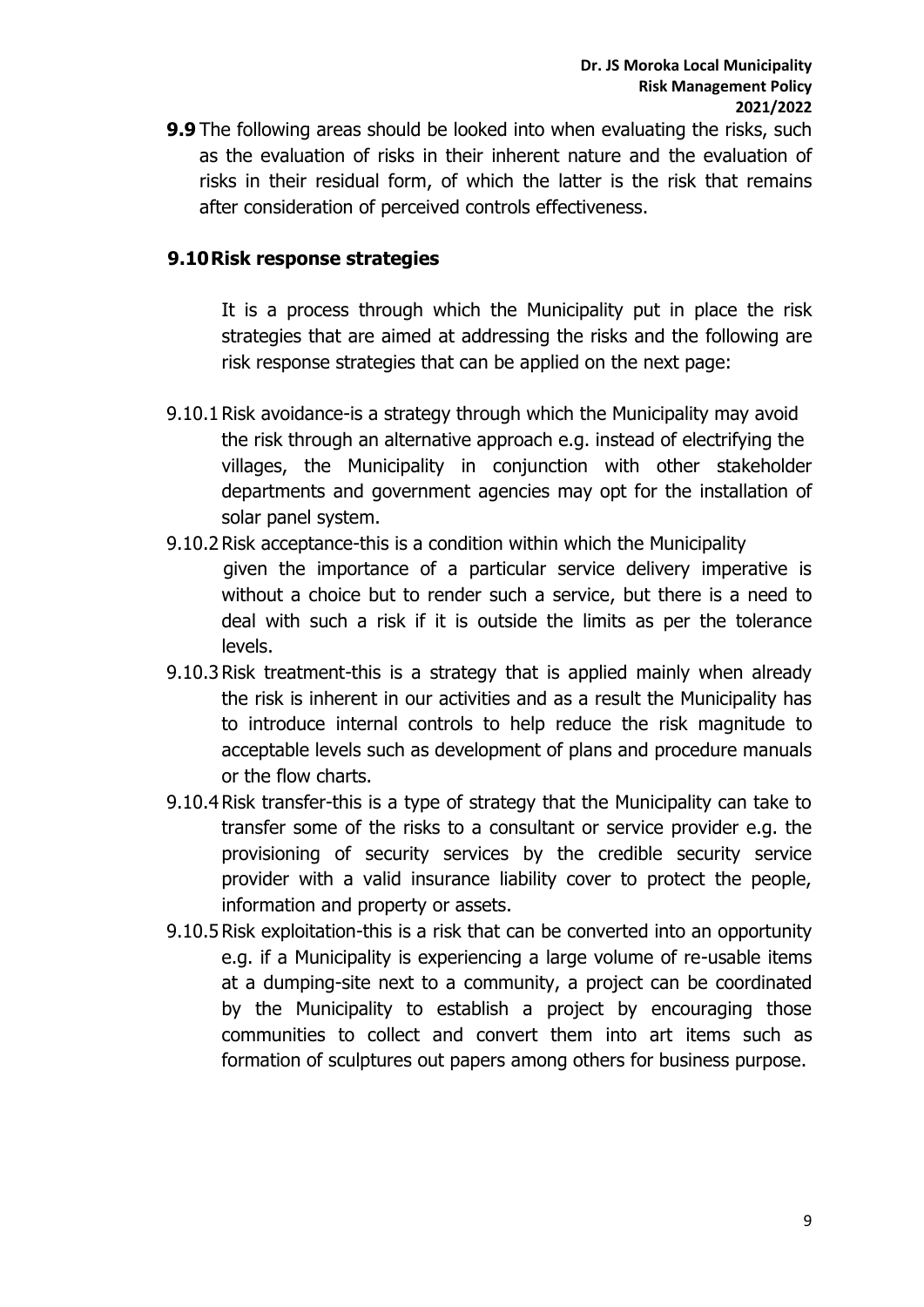#### **9.11 Control activities, information and communication**

- 9.11.1 The Chief Risk Officer's responsibility is to coordinate the Risk Management processes and the management and all staff members are responsible for the designing, implementing and monitoring both the current controls and mitigating plans.
- 9.11.2 Implementation of controls should be in compliance with policies, procedures, set objectives and applicable rules and regulations.
- 9.11.3 Controls should ensure that utilisation of resources is optimal and that the methods that used are economical, effective and efficient otherwise that control will no longer be a control rather a hiccup.
- 9.11.4 Central to controls is that the information that is provided is credible for reporting purpose i.e. if there is no progress to be reported on with regard to future actions or mitigating strategies, it should be reported as such so that an intervention will be developed particularly to address the challenge that led to a stalemate.
- 9.11.5 It is important for the Chief Risk Officer to continue conveying the roles and responsibilities to every role player as a way and means of inculcating the culture of risk management in the Municipalityi.e. awareness programmes, workshops and trainings to all stakeholders.

#### **10**.**Roles and responsibilities over Risk Management**

#### **10.1 Council**

The Accounting Authority should take an interest in risk management to the extent necessary to obtain comfort that properly established and functioning systems of risk management are in place to protect the municipality against significant risks.

Responsibilities of the Council with respect to risk management include:

- 10.1.1Ensuring that the institution's strategies are aligned to the government's mandate;
- 10.1.2obtain assurance from management that the municipality's strategies were based on a rigorous assessment of risk;
- 10.1.3obtain assurance that key risks inherent in the institution's strategies were identified and assessed, and that they are properly managed;
- 10.1.4assist the Accounting Officer to deal with fiscal, intergovernmental, political and other risks beyond his direct control and influence;
- 10.1.5insisting on the achievement of the objectives; and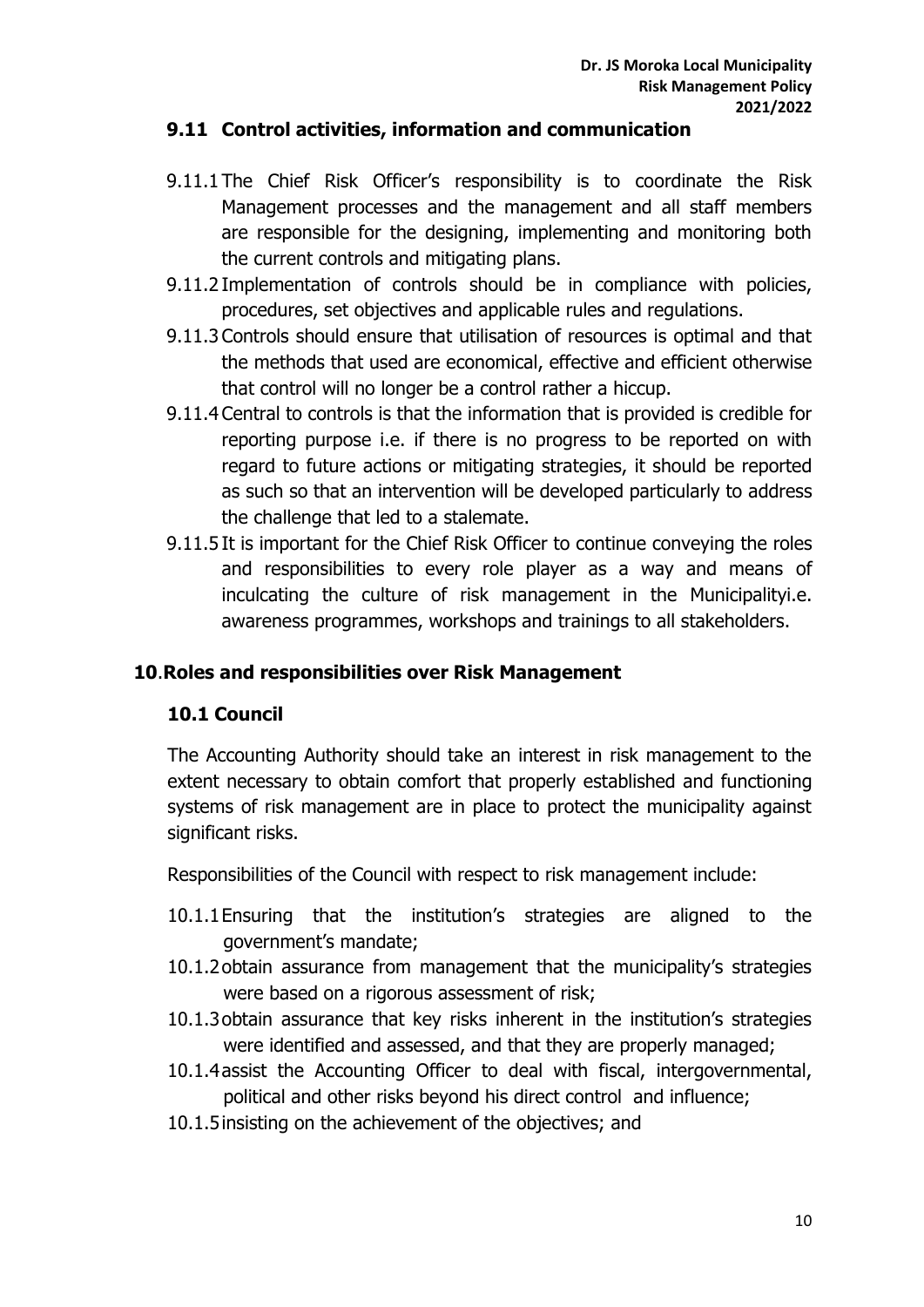10.1.6approve the risk management policy, strategy, risk management committee charter, strategic risk assessment reports; and other risk management enabling documents.

# **10.2 Accounting Officer**

The following areas are the responsibilities of the Municipal Manager:

- 10.2.1 Setting a tone at the top by supporting and being seen to be supporting the institution's aspirations for effective management of risks;
- 10.2.2 delegating responsibilities for risk management to management and internal oversight structure such as the Risk Management Committee;
- 10.2.3 holding management accountable for designing, implementing, monitoring and integrating risk management into their day-to-day activities;
- 10.2.4 providing leadership and guidance to enable management and internal structures responsible for various aspects of risk management to properly perform their functions;
- 10.2.5 ensuring that the control environment is conducive for effective functioning of risk management;
- 10.2.6 approving the municipality's risk tolerance and appetite;
- 10.2.7 devote personal attention to overseeing management of significant risks;
- 10.2.8 ensuring appropriate action in respect of recommendations by the Audit Committee, internal and external audits and Risk Management Committee to improve risk management; and
- 10.2.9 providing assurance to relevant stakeholders that key risks are properly identified, assessed and mitigated.

# **10.3. Audit Committee**

The Audit Committee is an independent body given responsibilities to advice over municipality's controls, governance and risk management. The following are the detailed areas which the Committee is responsible for:

- 10.3.1 Provide an independent and objective view of the municipality's risk management effectiveness;
- 10.3.2 review and recommend disclosures on matters of risk in the annual financial statements;
- 10.3.3 review and recommend disclosures on matters of risk and risk management in the annual report;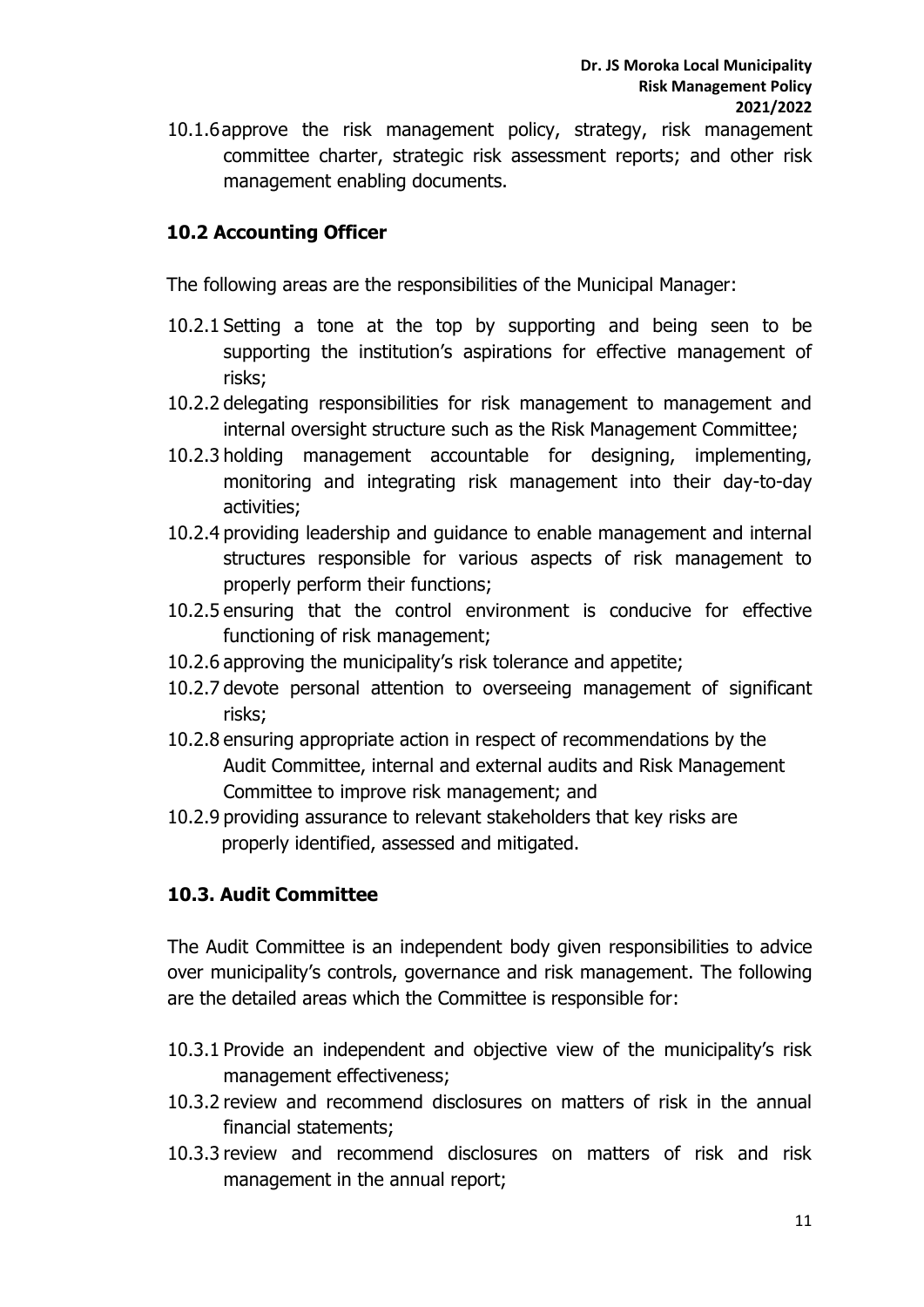- 10.3.4 providing a regular feedback to the Accounting Officer on the adequacy and effectiveness of risk management in the municipality, including recommendations for improvement;
- 10.3.5 ensuring that the internal audit plans are aligned to dr.jsmlm's risk profile;
- 10.3.6 satisfy itself that it has appropriately addressed the following areas
	- i) financial reporting risks, including the risks that relates to fraud;
	- ii) internal financial controls; and
	- iii) IT risks as they relate to financial reporting.

# **10.4. Internal Audit**

10.4.1The Internal Audit will adhere to section 165 (2) (a) of the MFMA by designing a risk based audit plan and an internal audit program for each financial year through the use of the municipality's risk register and other sources. The Risk Management Division shall develop a risk register to be submitted to Internal Audit Division.

The Municipality's risk register will be used to identify extremely risky areas and thereafter review the identified areas to verify whether there are internal controlsin place and whether they are effective and working as intended; and

10.4.2 after reviewing the different functional areas, the Internal Audit will collaborate with Risk Management Division to resolve the identified internal control deficiencies. The Risk Management Division will thereafter assistmanagement in designing controls that are aimed at ensuring that the identified weaknesses are properly addressed.

Once the abovementioned process has been completed and implemented, the Internal Audit will perform a follow-up audit to verify whether the designed internal controls are working as intended. The Risk Management Division will evaluate reports from Internal Audit to assess the effectiveness of the designed controls.

# **10.5. Risk Management Committee**

10.5.1 The Risk Management Committee should be appointed by the Accounting Officer to assist the Municipality in discharging its responsibilities over risk management. The membership of the committee should comprise both management and external members with the necessary blend of skills, competencies and attributes.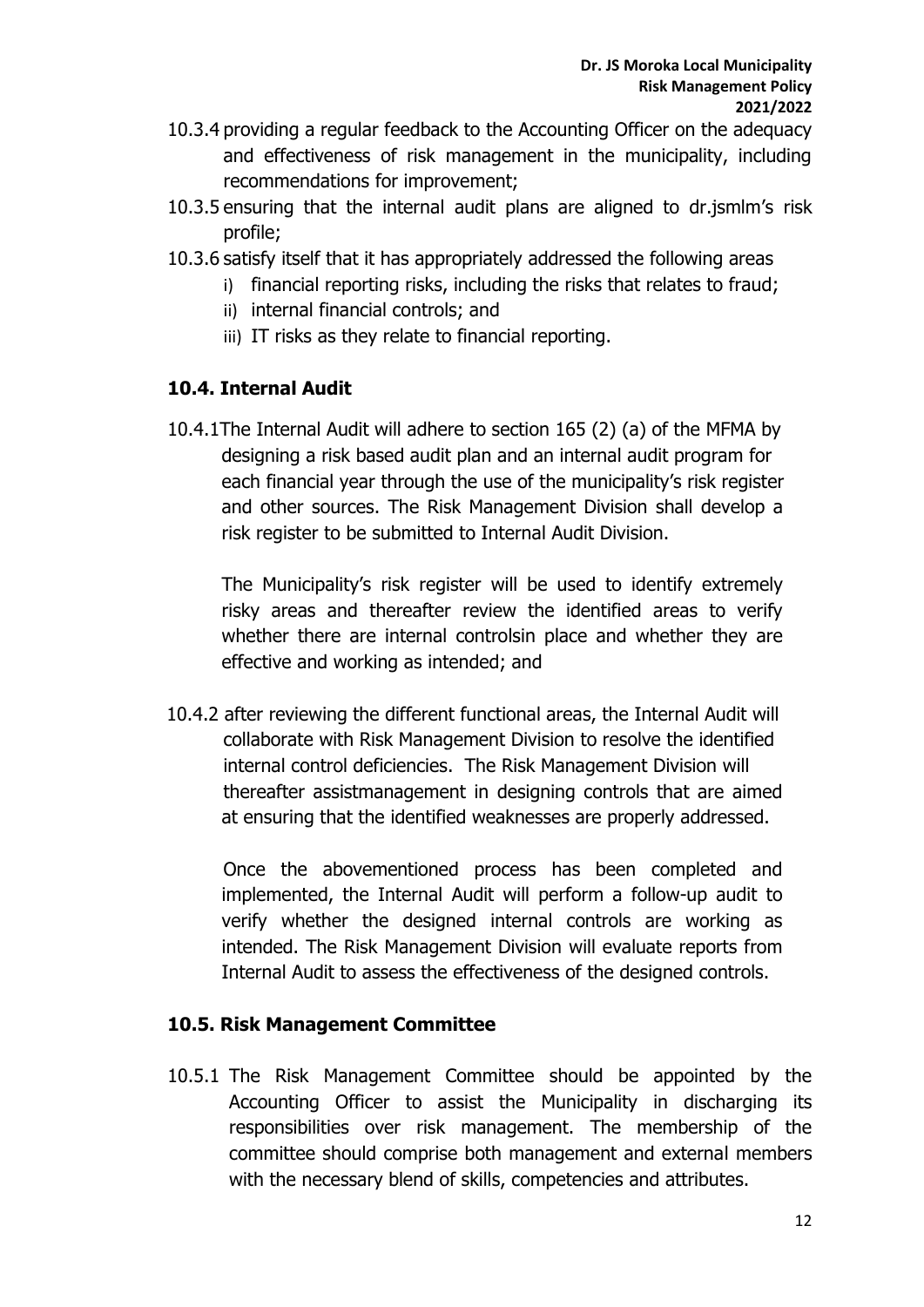The chairperson of the Risk Management Committee should be an independent external person appointed by the Accounting Officer; and

- 10.5.2 the following are the areas to be under the control of the above Committee:
	- a) Review and recommend for the approval of the following enablers:
	- i) risk management policy;
	- ii) risk management strategy;
	- iii) risk management implementation plan;
	- iv) municipality's risk appetite, ensuring that limits are:
		- supported by rigorous analysis;
		- set for all significant risks individually as well as in aggregate for particular categorisation of risks; and
		- consistent with the materiality and significance framework.
	- v) municipality's risk tolerance level that it is supported byrigorous analysis of:
		- the municipality's ability to withstand significant risks; and
		- the municipality's ability to recover financially and operationally from significant risks.
	- vi) the municipality's risk identification and assessment methodologies, after satisfying itself of their effectiveness in timeous and accurate mechanism of identifying and assessing the municipality's risks.
	- b) evaluate the extend and effectiveness risk management's integration within the municipality;
	- c) assess implementation of risk management policy and strategy (including theplan);
	- d) evaluate the effectiveness of the mitigation strategies implemented to address the Municipality's significant risks;
	- e) review the material findings and recommendations by the assurance providers on the system of risk management and monitor the implementation of such recommendations,
	- f) develop its own performance indicators for approval by the Accounting Officer;
	- g) Interact with the Audit Committee to share information relating to the municipality's significant risks; and
	- h) provide timely and useful reports to the Accounting Officer on the state of risk management together with recommendations to address any deficiencies identified by the committee.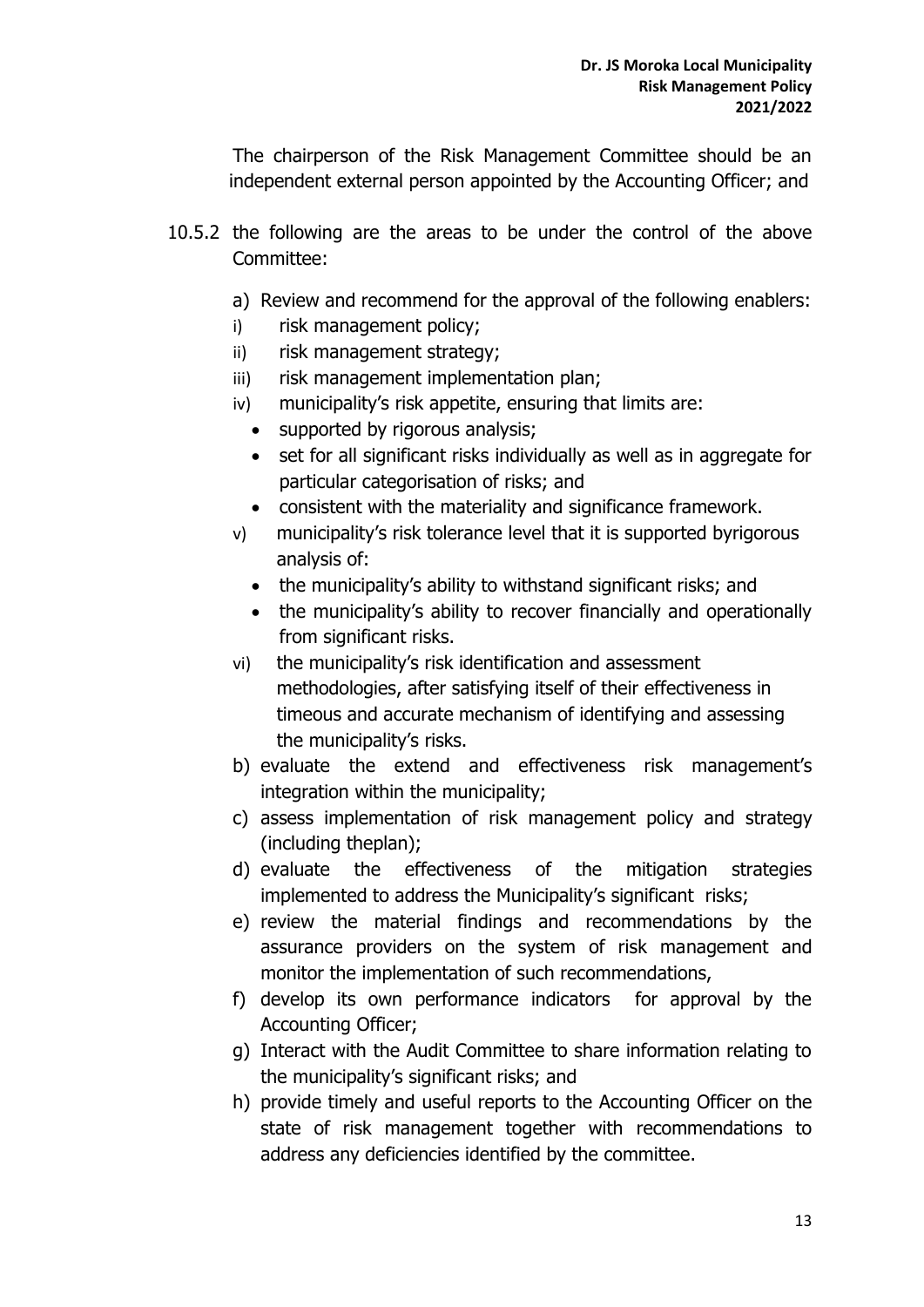#### **10.6. Chief Risk Officer/Assistant Manager: Risk Management**

- 10.6.1 The role of the Chief Risk Officeris to manage the Risk Management Division and ensure that risk inputs from departments are assimilated and passed throughto the Municipal Manager through the Risk Management Committee and the Audit Committee. The role of this function is to set policies and standards for risk management, risk reporting and the integrity of the risk management processes.
- 10.6.2 in addition, the key responsibilities of the CRO include:
	- a) working with senior management to develop the municipality's vision for risk management;
	- b) developing, in consultation with management the municipality's risk management framework incorporating **, inter alia**, the:
	- i) risk management policy;
	- ii) risk management strategy;
	- iii) risk management implementation plan;
	- iv) risk identification and assessment methodology;
	- v) risk appetite and tolerance; and
	- vi) risk classification.
- 10.6.3 communicating the municipality's risk framework to all stakeholders in the institution and monitoring its implementation;
- 10.6.4 facilitate orientation and training for the Risk Management Committee;
- 10.6.5 training all stakeholders in their risk management functions;
- 10.6.6 continuously driving risk management to higher levels of maturity;
- 10.6.7 assisting management with risk identification, assessment and developing of response strategies;
- 10.6.8 monitoring the implementation of the response strategies; collating, aggregating, interpreting and analysing the results of the risk assessments to produce a risk register;
- 10.6.9 reporting the risk register to the Accounting Officer, Management and Risk Management Committee; and participating with Internal Audit, Management and Auditor-General South Africa in developing the combined assurance plan for the municipality; and
- 10.6.10 shall convene a meeting with risk champions on monthly basis to obtain monthly departmental risks mitigating reports in order to check progress made and that the CRO shall ensure capacity building of the risk champions.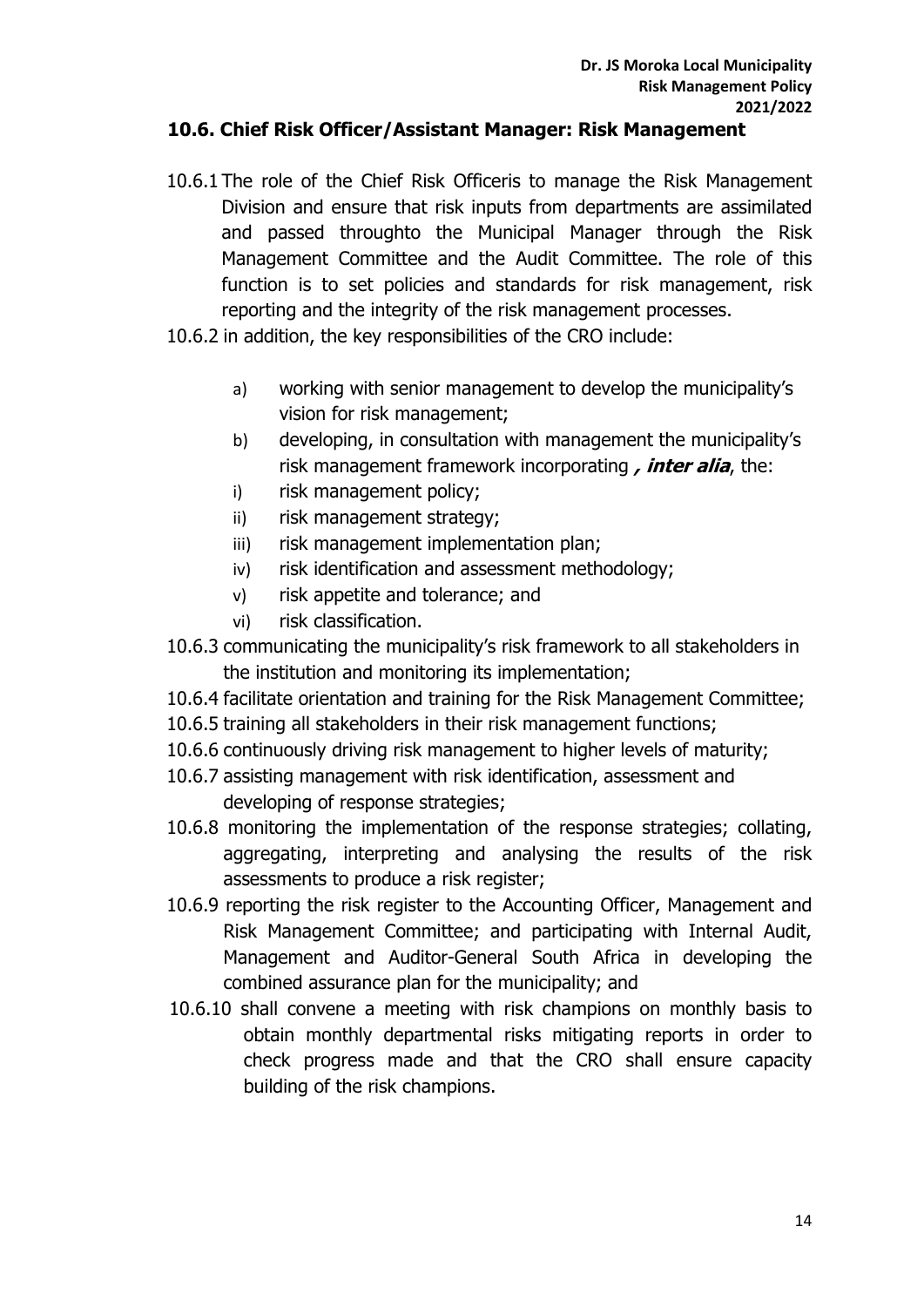#### **10.7. Management**

- 10.7.1Managers are responsible for ensuring the achievement of objectives in the areas of their responsibility and should for these purposes identify issues that could prevent them from achieving their goals, thus in short managers are responsible for managing the risks within their areas of responsibility. They should ensure that other officials carry out their duties;
- 10.7.2 management is responsible for implementing risk management systems within their areas of responsibilities by identifying risks that are within their line functions;
- 10.7.3 empowering officials to effectively perform risk management responsibilities through proper communication of the responsibilities, comprehensive orientation and on-going opportunities for skills development;
- 10.7.4 aligning the functional risk management methodologies and processes with dr.jsmlm's processes;
- 10.7.5 devoting personal attention to overseeing the management of key risks within their area of responsibility;
- 10.7.6 maintain a co-operative relationship with the Risk Management Division and Risk Champions;
- 10.7.7 providing risk management reports on the status of the identified risk;
- 10.7.8 presenting to the Risk Management and Audit Committees when requested to do so;
- 10.7.9 maintaining a proper functioning of the control environment within their area of responsibility; and
- 10.7.10 monitoring risk management within their area of responsibility, and holding officials responsible for their specific risk management responsibilities.

# **10.8 Other Officials**

- 10.8.1 Must ensure compliance with section 78 (1) (a) of the MFMA which requires that each official of the municipality exercising financial management responsibilities must take all reasonable steps within that official area of responsibility to ensure that the systems of financial management and internal controls established for the Municipality is carried out diligently; and
- 10.8.2 the other responsibilities for other officials include the following:
	- a) apply the risk management processes in their respective functions;
	- b) implement the delegated mitigating plans to address the identified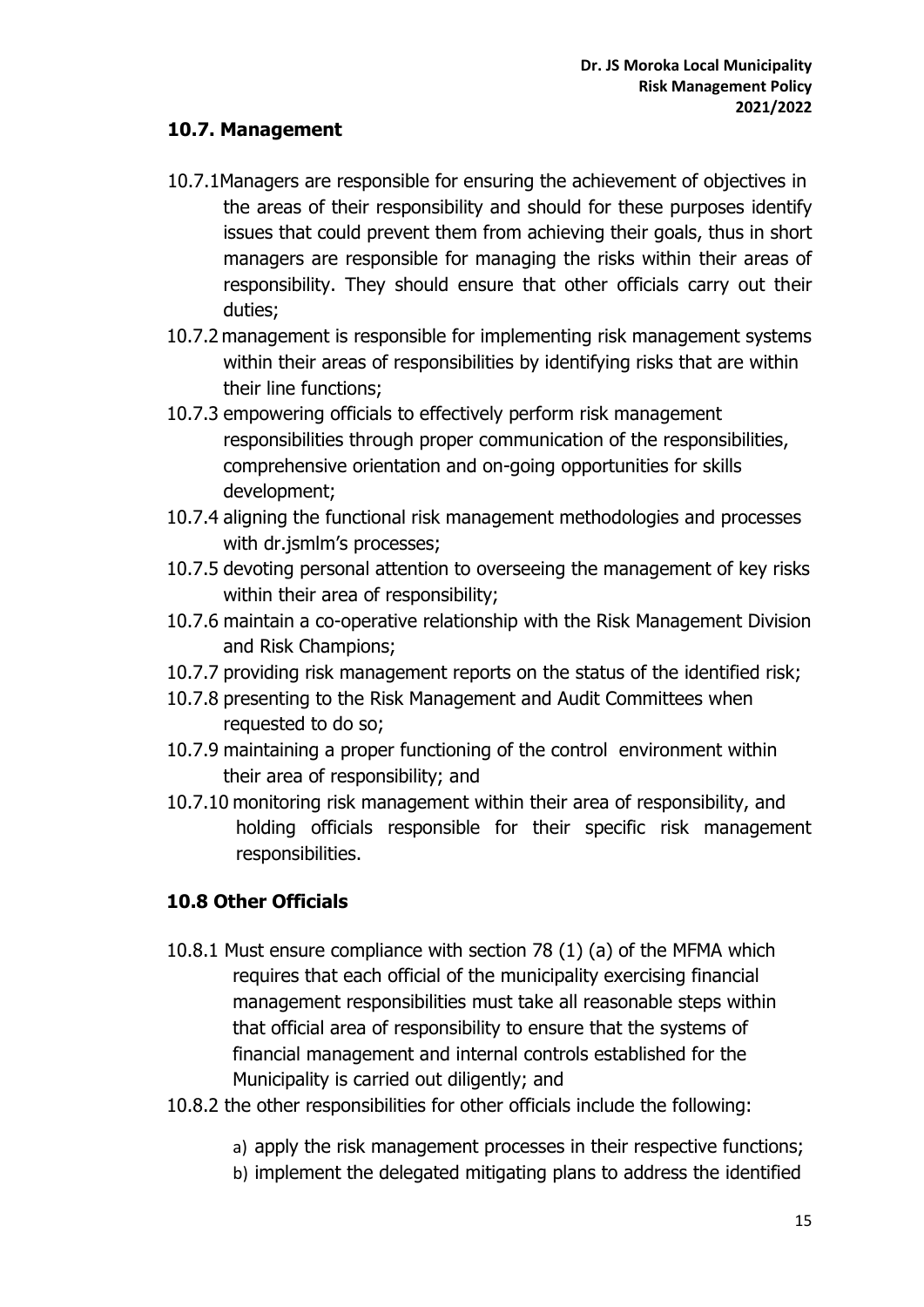risks;

- c) inform their superiors and Risk Management Division of new risks and significant changes in known risks;
- d) cooperate with other role players in risk management process and providing information as required; and
- e) must integrate risk management in their day-to-day operations.

# **10.9. Risk Champions/Coordinators**

- 10.9.1 A Risk Champion is a person with skills, knowledge, and leadership qualities and power of the office required to champion a particular aspect of risk management;
- 10.9.2 Intervene in instances where the Risk Management Division's efforts are being hampered, for example , by the lack of co-operation by management and other officials;
- 10.9.3 Add value to the risk management process by providing support to manage "problematic" risks and risks of transversal nature that requires a multiple participant approach;
- 10.9.4 Assist the Risk Owner to resolve the problems; and
- 10.9.5 Shall provide the CRO with the monthly mitigating reports.

# **10.10. Other assurance providers**

Assurance provider such as the Auditor-General South Africa will review different aspects of dr.jsmlm's operations and activities. These reviews by nature will address risk management's effectiveness. It should be noted that the scope and mandates of the activities of assurance providers are established separately from the risk management policy.

# **11. Review of the policy**

The policy will be reviewed annually or whenever the need arise.

# **12. Conclusion**

The strict implementation and the compliance to this risk management policy will assist Dr. JS Moroka Local Municipality to adequately reduce consequences of risks. This policy seeks to outline how the Council should go about in dealing with specific types of risks and also improve our partnership working arrangements and corporate governance principles.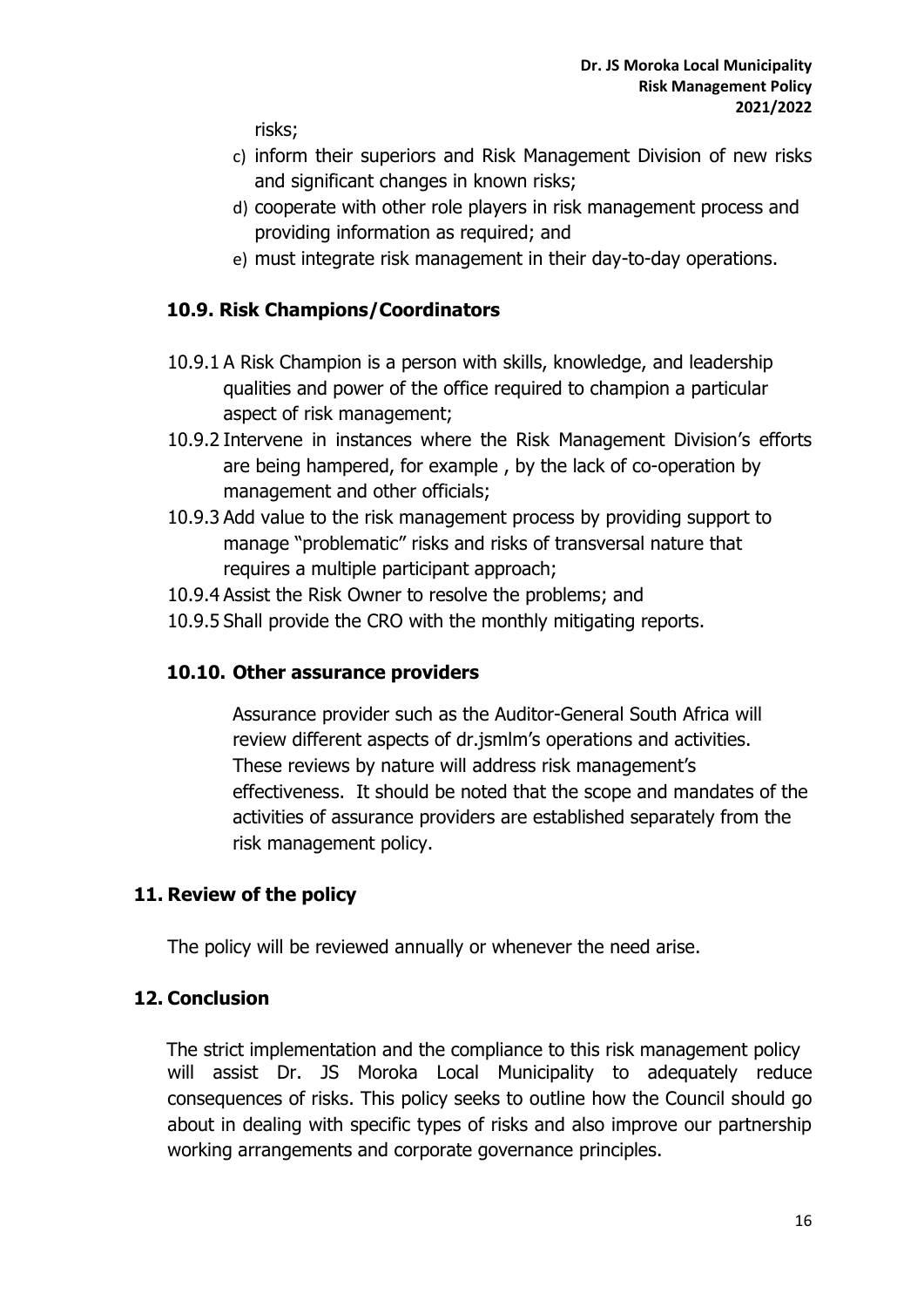# **ANNEXURE A OF RISK MANAGEMENT POLICY**

- $\overline{\mathscr{J}}$ 10 15 20 25 **Intolerable levels** 5 20 4 8 2 12 15 3 6 9 10 2 | 4 | 6 | 8  $1 \t| 2 \t| 3 \t| 4 \t| 5$
- 1. Schematic representation of tolerable and intolerable risk rating levels

#### **Tolerable levels**

- 1.1 The above-shown schematic representation serves to inform the Municipality about the range of risks rating from 1 up-to 9 as risk ratings Which are tolerable or acceptable to the Municipality and those that range from 10 up-to 25 as unacceptable or intolerable and the definitions of risk magnitudes will be explained hereunder.
- 1.2 Hereunder is a table showing both intolerable and tolerable levels indicating what to be done and what not to be done under which circumstances. (risk matrix table)

| <b>Risk Index</b> | <b>Risk</b><br><b>Magnitude</b> | <b>Risk</b><br>acceptability | mitigating<br><b>Proposed</b><br>steps                       |
|-------------------|---------------------------------|------------------------------|--------------------------------------------------------------|
| $20 - 25$         | Maximum risk                    | Unacceptable<br>risk         | Take action to reduce risk<br>with highest priority          |
| $15 - 19$         | <b>High risk</b>                | Unacceptable<br>risk         | Take action to reduce risk<br>with highest priority          |
| $10 - 14$         | <b>Medium risk</b>              | Unacceptable<br>risk         | Take action to reduce<br>risk, inform management.            |
| $5-9$             | Low risk                        | Acceptable risk              | No risk reduction<br>control, monitor, inform<br>management. |
| $1 - 4$           | Minimum risk                    | Acceptable risk              | No risk reduction<br>control, monitor, inform<br>management  |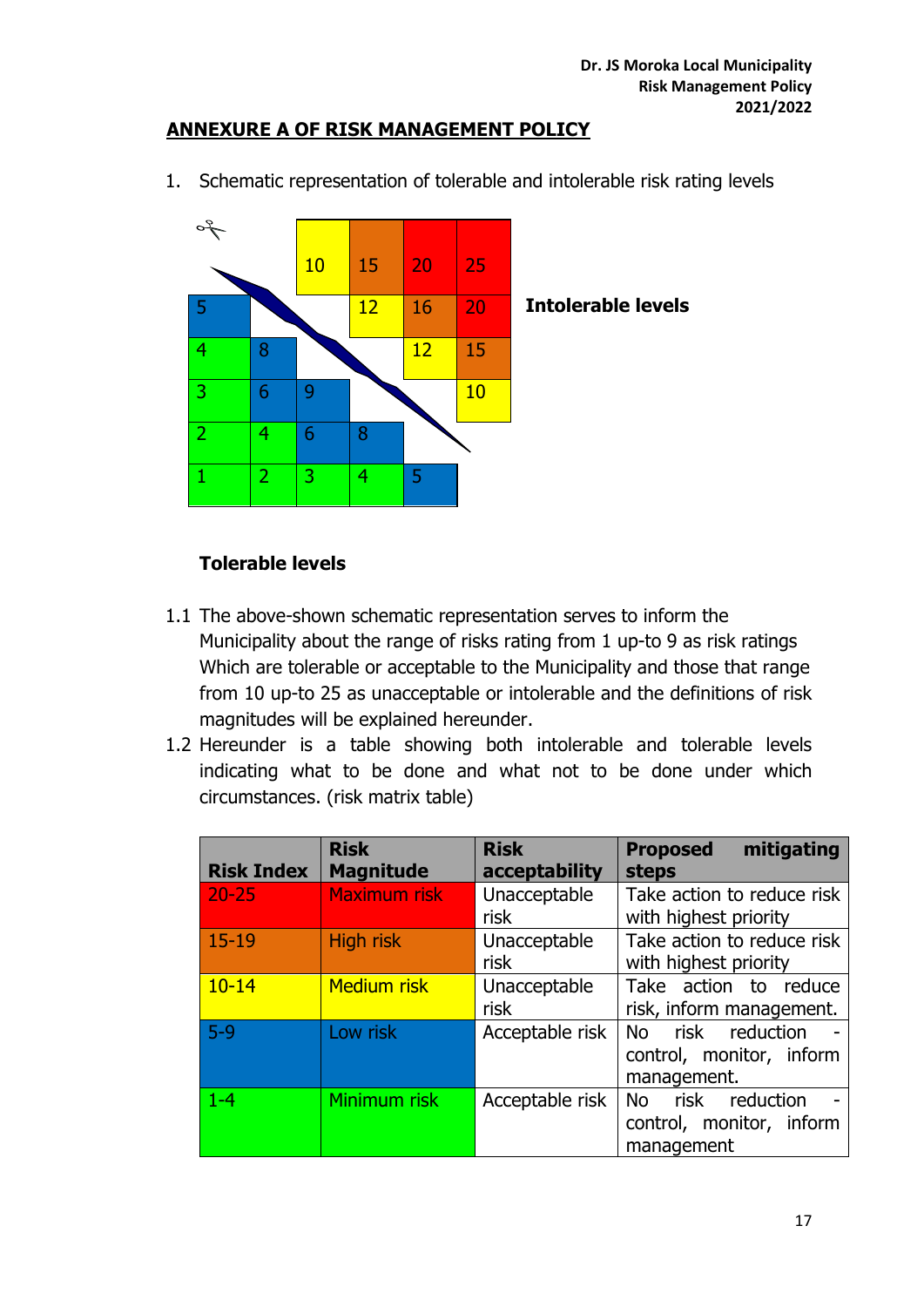**Dr. JS Moroka Local Municipality Risk Management Policy 2021/2022**

# **2. ANNEXURE B OF RISK MANAGEMENT POLICY**

# **Risk register template for risk profiling**

| Key<br>Performance<br><b>Areas</b> | <b>Strategic</b><br><b>Objectives</b> | <b>Risk</b><br><b>Categories</b> | <b>Risk</b><br><b>No</b> | <b>Risks</b><br><b>Description</b> | Root Cause/<br><b>Contributing</b><br><b>Factor</b> | <b>Risk Assessment</b> |            | <b>Inher</b><br>ent<br>risk | <b>Current</b><br><b>Controls</b> | <b>Risk Assessment</b><br><b>After consideration of</b><br>current controls |                              | <b>Future</b><br><b>Action</b>                 | <b>Risk</b><br><b>Owner</b> | <b>Due</b><br><b>Date</b> | <b>Frequency</b><br><b>of</b><br><b>Reporting</b> |  |
|------------------------------------|---------------------------------------|----------------------------------|--------------------------|------------------------------------|-----------------------------------------------------|------------------------|------------|-----------------------------|-----------------------------------|-----------------------------------------------------------------------------|------------------------------|------------------------------------------------|-----------------------------|---------------------------|---------------------------------------------------|--|
|                                    |                                       |                                  |                          |                                    |                                                     | <b>Impac</b>           | Likelihood | <b>Total</b>                |                                   | <b>Residual</b><br><b>Impact</b>                                            | <b>Residual</b><br>likelihoo | <b>Total</b><br><b>Residual</b><br><b>Risk</b> |                             |                           |                                                   |  |
|                                    |                                       |                                  |                          |                                    |                                                     |                        |            |                             |                                   |                                                                             |                              |                                                |                             |                           |                                                   |  |
|                                    |                                       |                                  |                          |                                    |                                                     |                        |            |                             |                                   |                                                                             |                              |                                                |                             |                           |                                                   |  |
|                                    |                                       |                                  |                          |                                    |                                                     |                        |            |                             |                                   |                                                                             |                              |                                                |                             |                           |                                                   |  |
|                                    |                                       |                                  |                          |                                    |                                                     |                        |            |                             |                                   |                                                                             |                              |                                                |                             |                           |                                                   |  |